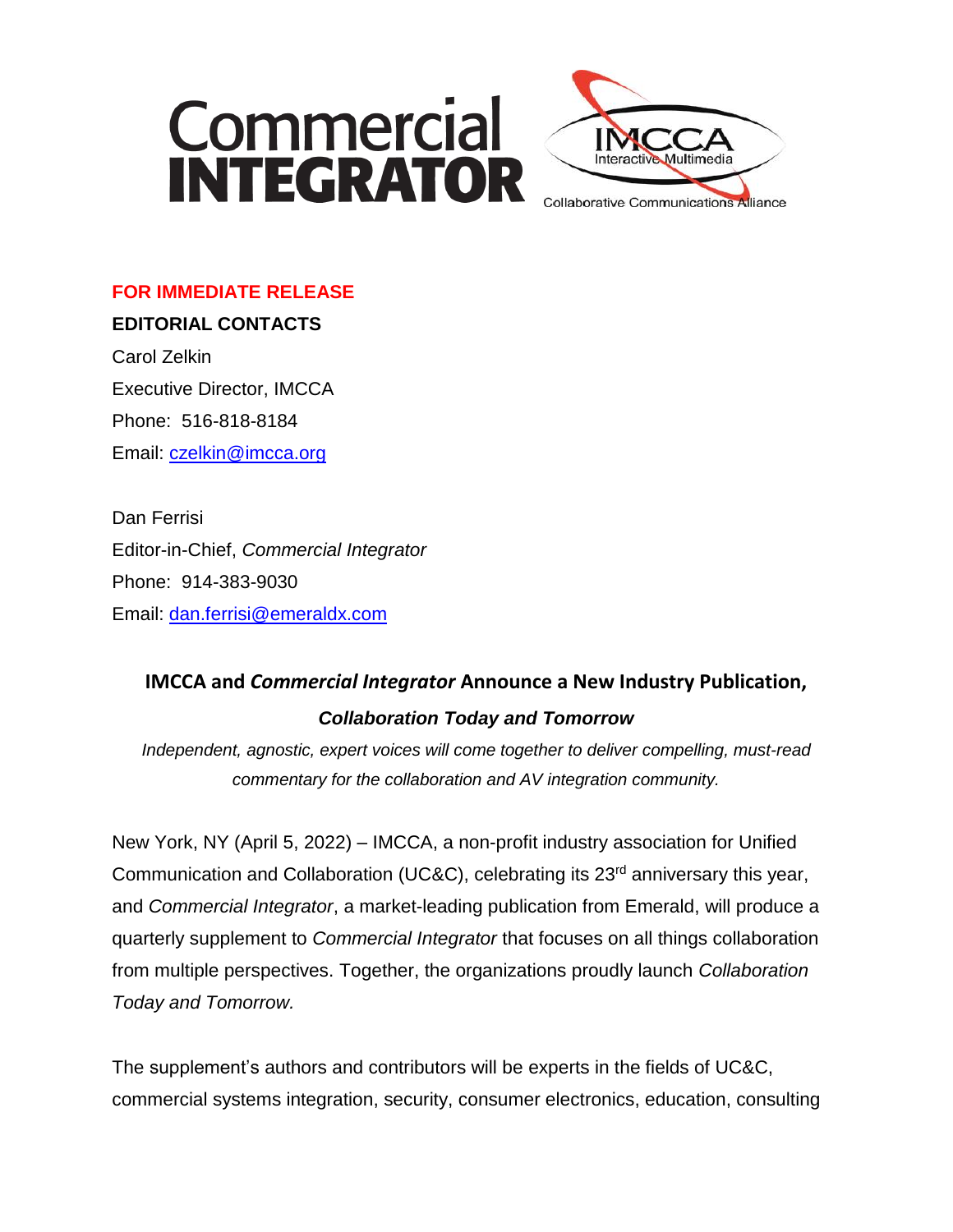and residential systems installation. The expert opinions that the publication contains will also include insights from industry analysts and the end-user community.

"The value of collaboration can no longer be debated," said Carol Zelkin, Executive Director, IMCCA. "Our industry's tools and methodologies kept the world in business during the worst pandemic in a century. Now, as our society faces the monumental transition to the future of work…and of life…it is up to us to lead the way to the next level of usability and value."

Industry veteran David J. Danto, Director of Emerging Technology for the IMCCA (one among many industry roles he serves in), will curate and edit the publication. "My proudest moments in our industry are when expert professionals and competitors come together for the good of all. This publication will be a vehicle for just this sort of agnostic education and actionable advice. It will help lift the proverbial 'all boats with the rising tide,'" Danto said. "And, in addition, we will champion our industry's contributors with the most diverse 'Honor Roll' ever developed." Marla Suttenberg and Lainie Mataras will spearhead that feature, which, in each edition, will honor someone in the categories of "Beginner," "Under 30," "30-50," "Over 50," "Legends" and "Diversity Spotlight."

Dan Ferrisi, Editor-in-Chief of *Commercial Integrator,* said, "*CI's* reason for being is to help integrators run their businesses better. We recognize that the world is transforming, and barriers between technology categories continue to blur. With *Collaboration Today and Tomorrow,* IMCCA and *CI* will illuminate how integrators can pivot their businesses to capitalize on this exciting new world of 24/7 collaboration, workplace flexibility, meeting equity and converged technology ecosystems."

The first issue of *Collaboration Today and Tomorrow* will launch both online and in print around InfoComm time. The roster of authors and contributors are already hard at work preparing this premiere edition.